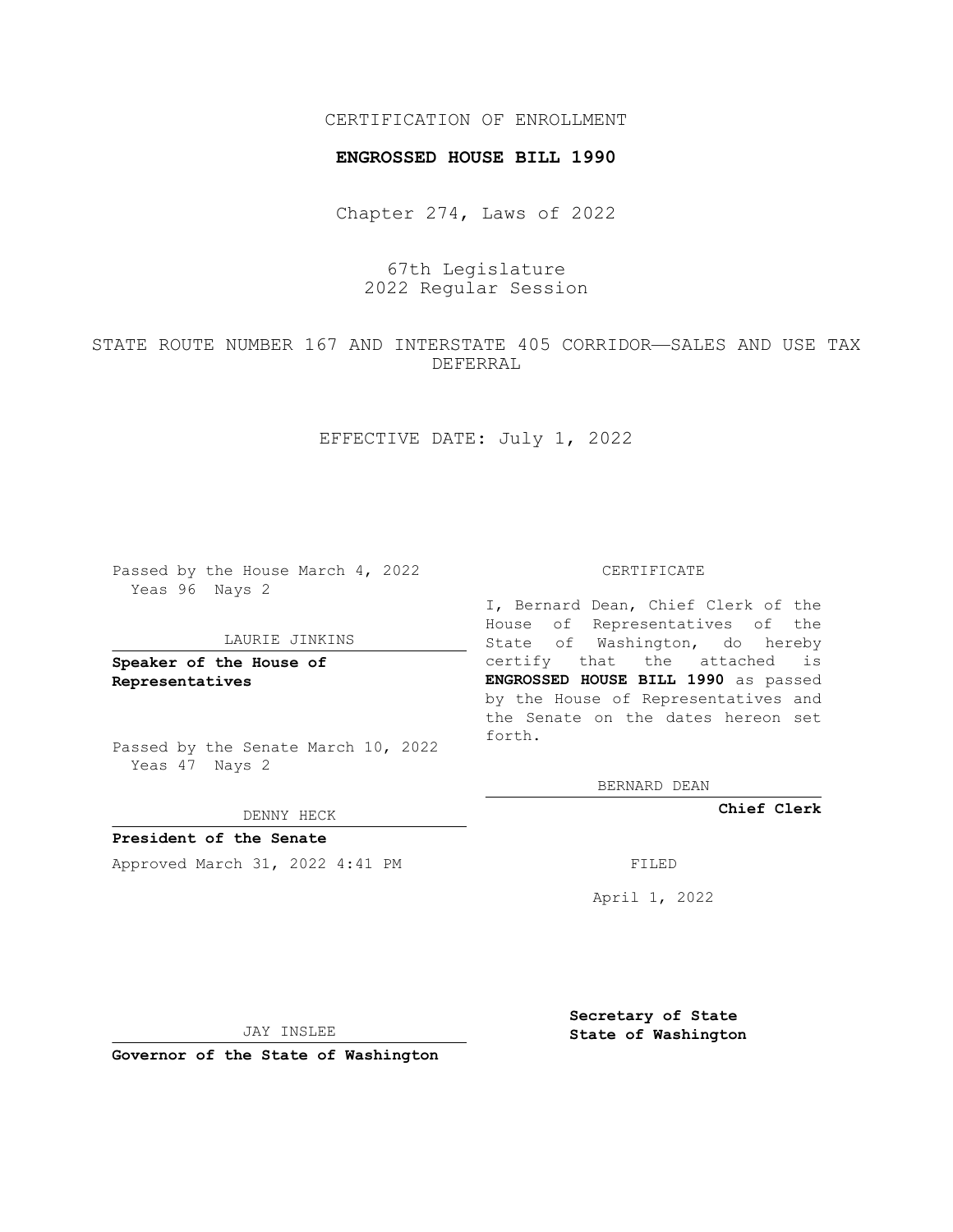## **ENGROSSED HOUSE BILL 1990**

Passed Legislature - 2022 Regular Session

**State of Washington 67th Legislature 2022 Regular Session**

**By** Representatives Duerr, Slatter, Kloba, Walen, and Fey; by request of Office of Financial Management

Read first time 01/14/22. Referred to Committee on Finance.

1 AN ACT Relating to a sales and use tax deferral for projects to 2 improve the state route number 167 and Interstate 405 corridor; 3 adding a new section to chapter 47.56 RCW; creating a new section; 4 and providing an effective date.

5 BE IT ENACTED BY THE LEGISLATURE OF THE STATE OF WASHINGTON:

6 NEW SECTION. **Sec. 1.** A new section is added to chapter 47.56 7 RCW to read as follows:

 (1)(a) A person involved in the construction of any state route number 167 and Interstate 405 corridor project may apply to the department of revenue for deferral of state and local sales and use taxes owed by that person with respect to the site preparation for, 12 the construction of, the acquisition of any related machinery and 13 equipment that will become a part of, and the rental of equipment for use in, the projects. The deferral is for purchases made and labor or services rendered on or after the effective date of this section.

 (b) Deferral applicants must submit their applications for deferral in a form and manner prescribed by the department of revenue. The application must contain information regarding estimated 19 or actual costs, time schedules for completion and operation, and other information required by the department of revenue. The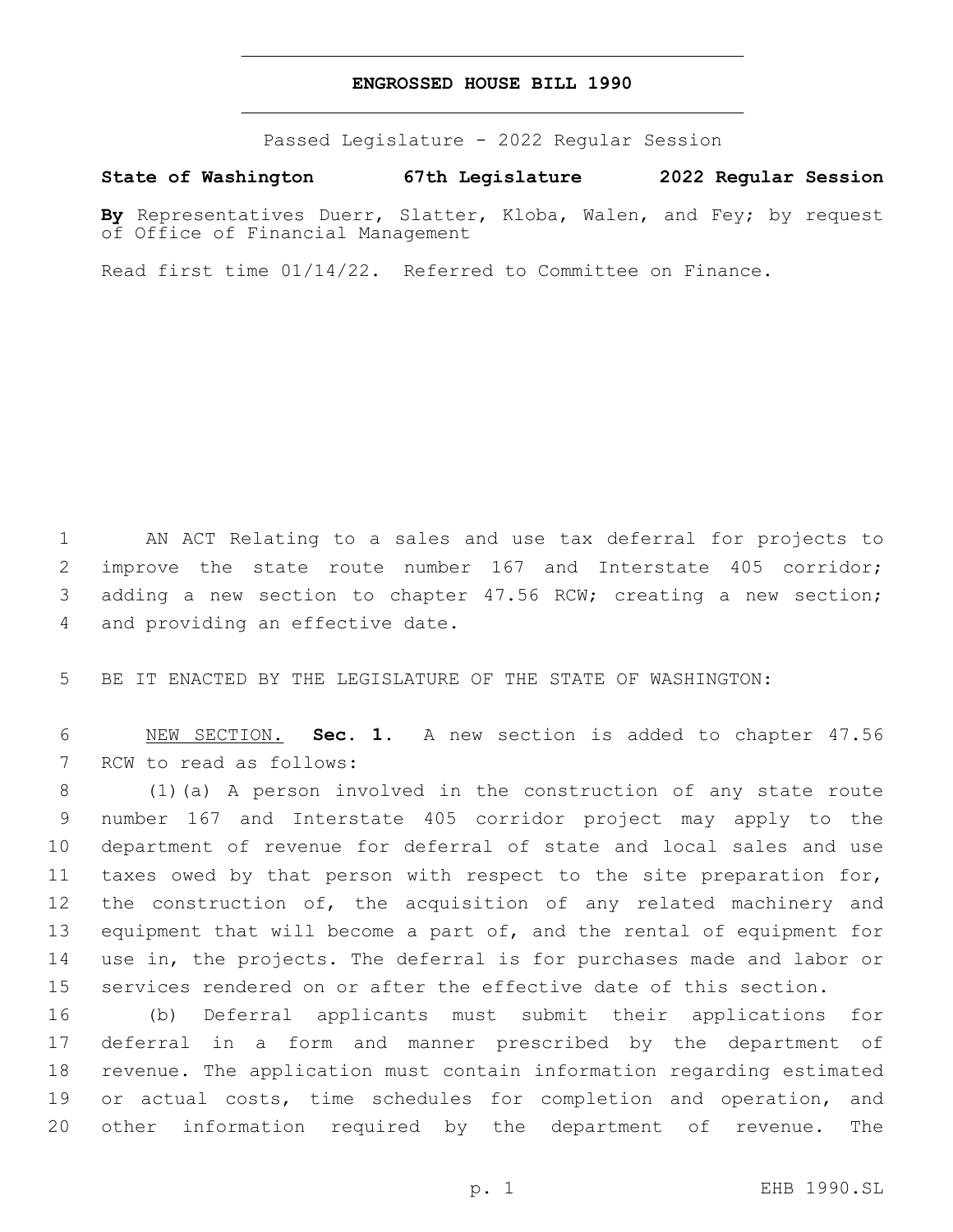department of revenue shall approve the application within 60 days if 2 it meets the requirements of this section.

 (2) The department of revenue shall issue a sales and use tax deferral certificate to qualifying applicants for state and local sales and use taxes imposed or authorized under chapters 82.08, 82.12, and 82.14 RCW and RCW 81.104.170 on the project.

 (3) A person granted a tax deferral under this section shall begin paying the deferred taxes in the tenth year after the date the department notifies the department of revenue in writing that all projects qualifying for a deferral under this section are operationally complete. The first payment is due on December 31st of 12 the tenth calendar year after the notification date, with subsequent annual payments due on December 31st of the following nine years. Each payment must equal 10 percent of the deferred tax.

 (4) The department of revenue may authorize an accelerated repayment schedule upon request of a person granted a deferral under 17 this section.

 (5) Interest and penalties must not be charged on any taxes deferred under this section for the period of deferral, although all other penalties and interest applicable to delinquent excise taxes may be assessed and imposed for delinquent payments under this section. The debt for deferred taxes is not extinguished by insolvency or other failure of any private entity granted a deferral 24 under this section.

 (6) Applications and any other information received by the department of revenue under this section are not confidential and are subject to disclosure. Chapter 82.32 RCW applies to the 28 administration of this section.

 (7) For purposes of this section, the following definitions 30 apply:

 (a) "Person" has the same meaning as in RCW 82.04.030 and also 32 includes the department.

 (b) "Qualifying applicant" means a person whose deferral application under this section was approved by the department of 35 revenue.

 (c) "State route number 167 and Interstate 405 corridor project" 37 means any of the following projects:

 (i) Interstate 405 and state route number 522 vicinity to state route number 527 express toll lanes improvement project (design 40 completion and construction);